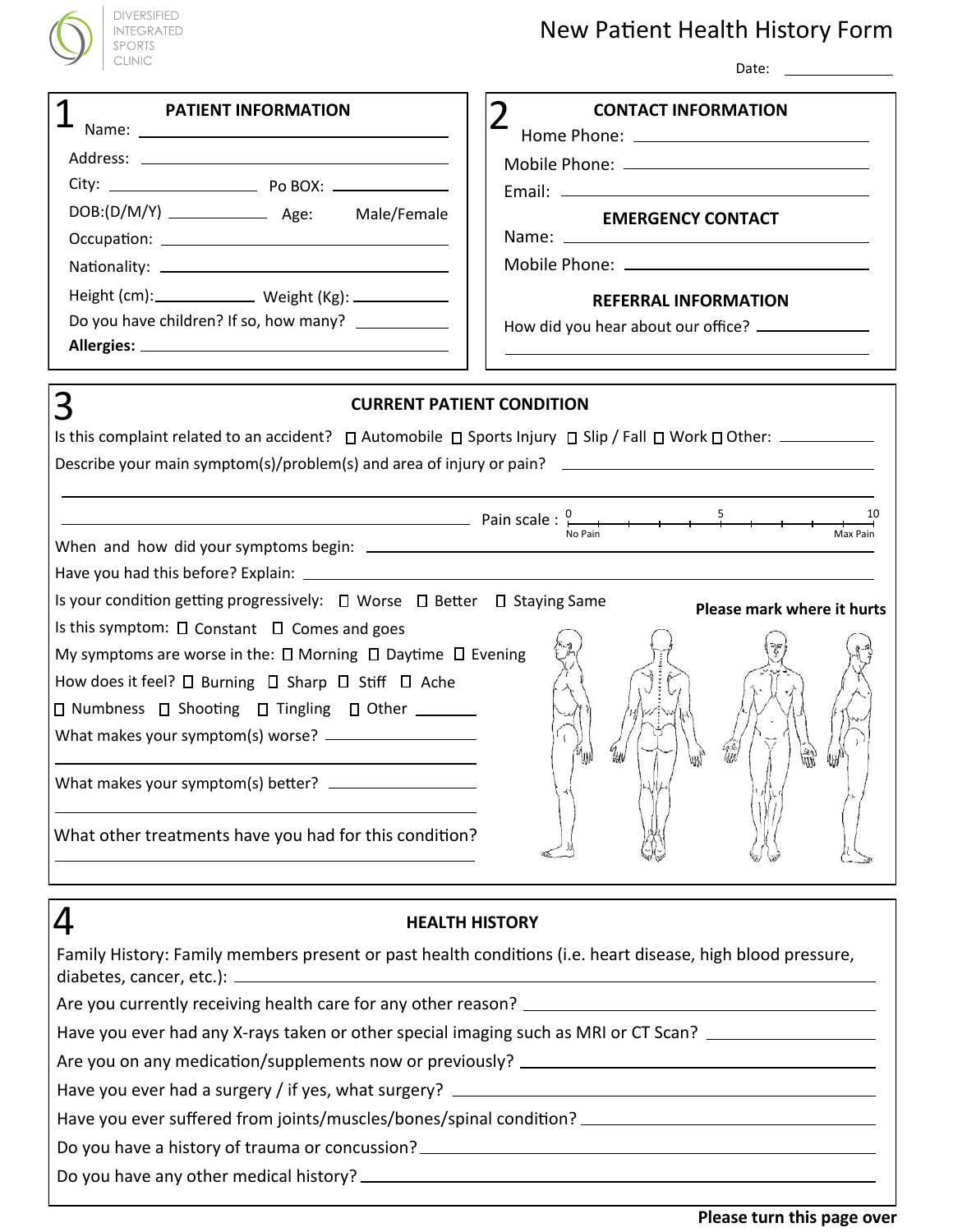

**DIVERSIFIED CLINIC** 

It is important for you to consider the benefits, risks and alternatives to the treatment options offered by our Family and Sports Medicine Specialist, Chiropractor, Physiotherapist, Sports Therapists and Kinesiologists in order to make an informed decision about proceeding with treatment.

Family and Sports Medicine, Chiropractic, Physiotherapy, Sports Therapy and Kinesiology services include diagnostic procedures, joints and spine manipulation and mobilization, soft tissue techniques such as massage, and other forms of therapy including, but not limited to dry needling, electrotherapeutic modalities, exercise and prescribing medication.

## **Benefits**

Family and Sports Medicine, Chiropractic, Physiotherapy, Sports Therapy and Kinesiology treatments have been demonstrated to be effective for pain complaint of the neck, back and other areas of the body caused by injury to the nerves, muscles, joints, tendons, ligaments and fascia. Treatment by your Sports Medicine Specialist, Chiropractor, Physiotherapist, Sports Therapists and Kinesiologists can relieve pain, including headache, altered sensation, muscle stiffness and spasm. It can also increase mobility, improve function, and reduce or eliminate the need for drugs or surgery.

## **Risks**

You also must be informed that there are or may be some risks associated with such treatments. In particular:

- **Temporary worsening of symptoms:** Muscle soreness occurs in up to half of patients following treatment and usually dissipates within a couple of days. Although rare, some patients have experienced muscle strain, ligament sprain or rib fracture following manual therapy. Usually, any increase in pre-existing symptoms of pain or stiffness will last only a few hours to a few days. Please consult your provider for questions on management.
- **Skin irritations, burn or bruising:** Skin irritation, a burn or bruising may occur in association with the use of some types of soft tissue therapies and electrotherapeutic modalities. Skin irritation can be caused by the use of tape (contact with the glue). Skin irritation should resolve quickly. A burn may leave a permanent scar. Bruising may be cause by dry needling, deep tissue therapy and cupping therapy and should resolve in a few days.
- **Sprain or strain**: Typically, ligament sprain or muscle strain will resolve itself within a few days or a few weeks with some rest, protection of the area affected and other minor care.
- **Injury or aggravation of a disc**: Over the course of a lifetime, spinal discs may degenerate or become damaged. A disc can degenerate with aging and daily wear and tear with common daily activities such as bending or lifting. Patients who already have a degenerated or damaged disc may or may not have symptoms. They may not know they have a problem with a disc. They also may not know their disc condition is worsening because they only experience back or neck problems once in a while.

Chiropractic, Physiotherapy, Sports Therapy and Kinesiology treatment should not damage a disc that is not already degenerated or damaged, but if there is a pre-existing disc condition, the treatment, like many common daily activities, may aggravate the disc condition.

The consequences of disc injury or aggravating a pre-existing disc condition will vary with each patient. In the most severe cases, patient symptoms may include impaired back or neck mobility, radiating pain and numbness into the legs or arms, impaired bowel or bladder function, or impaired leg or arm function.

**Stroke**: Blood flows to the brain through two sets of arteries passing through the neck. These arteries may become weakened and damaged, either over time through aging or disease, or as a result of injury. A blood clot may form in a damaged artery. All or part of the clot may break off and travel up the artery to the brain where it can interrupt blood flow and cause a stroke.

Many common activities of daily living involving ordinary neck movements have been associated with stroke resulting from damage to an artery in the neck, or a clot that already existed in the artery breaking off and travelling up to the brain.